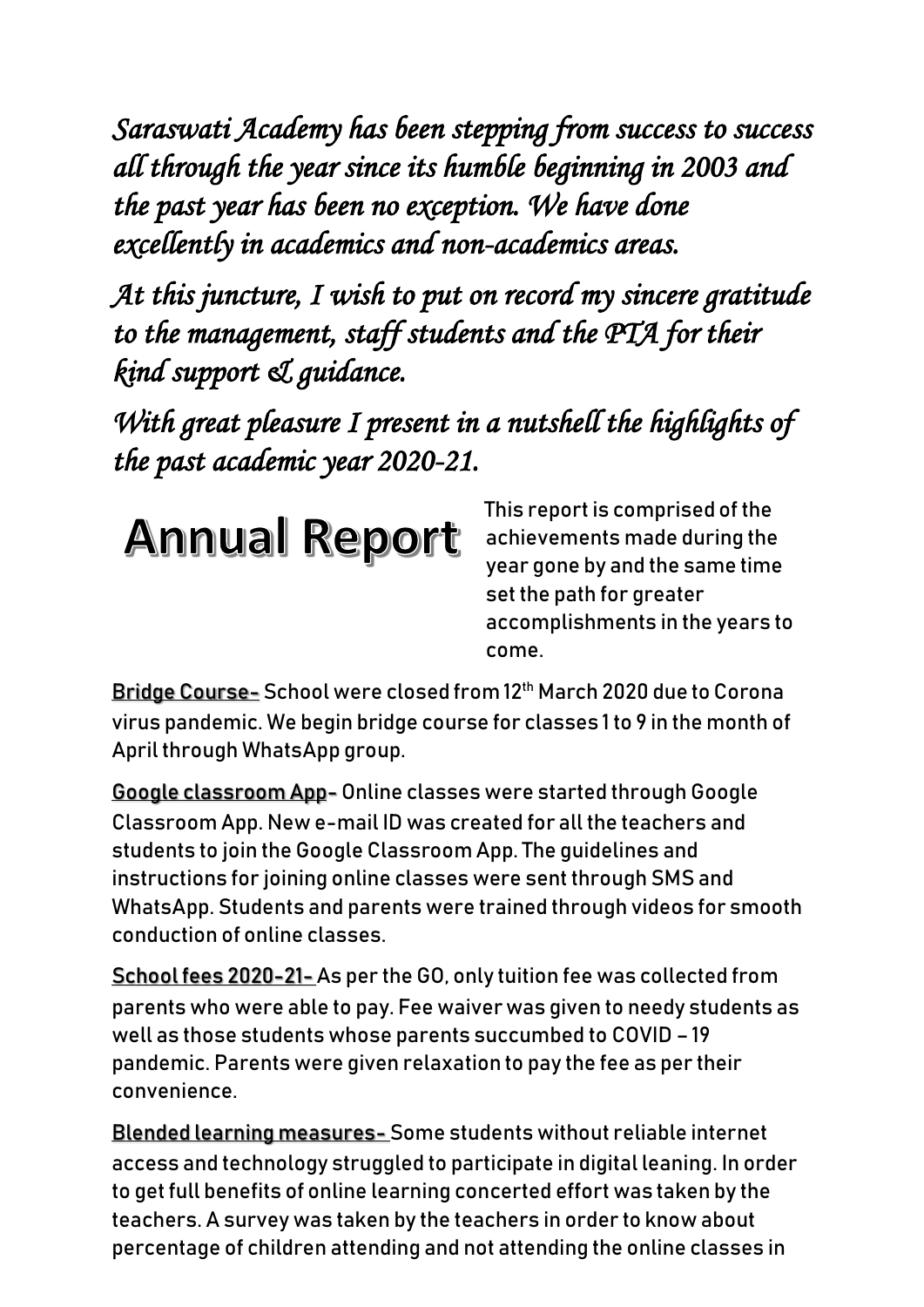regular and measures were taken to assess the learning gap some of the measures were as follows:

- 1. In covid-19 lock down situations our teacher offered their relentless work to provide online study material and telephonic doubt clearing classes.
- 2. 2. Teacher spoke with parents and students to know the reason for not being a part of online class.
- 3. Teachers sent lesson-based videos, PDF files of classwork and activities and updated the child.
- 4. Even mobile phone was also provided to children studying under RTE for uninterrupted online classes

Remedial measures : As many parents were working from home and one android phone is at home, flexibility was given in the submission of assignments and exam timings.

\*As it was understood that parents were in financial crisis, so no hindrance in imparting education was laid even when the child had not paid the fee of last year.

\* The teachers were given technical training for the assessment of student learning.

Art Integrated Project: As per guidelines from CBSE, art integrated project in each subject was taken up by all students. It helped the children apply art based enquiry, investigation and exploration. Children contributed themselves with creativity and carried out this project with great success. The marks were considered as a part of subject Enrichment Activities. Various competitions conducted throughout the whole academic session virtually and e-certificates were awarded to students. Independence day, Fit India Freedom run, Teacher's day, Jan Andolan for covid-19 appropriate behaviour, Sardar Vallabhbhai Patel competition, Rashtriya Ekta Diwas, Gandagi Mukt Bharat Campaign and many more activities were conducted online.

Assessment Process: Periodic tests, H.Y. exams and A.E. were carried out through Google form. Offline pre-board and final assessment of students of classes 9 to 12 was conducted in the month of Jan, Feb & March 2021.

PTMs were conducted virtually and parents were well informed about their child's progress.

Multiple assessments were carried out to assess student's learning. Subject enrichment activities helped the students in skill development and better understanding.